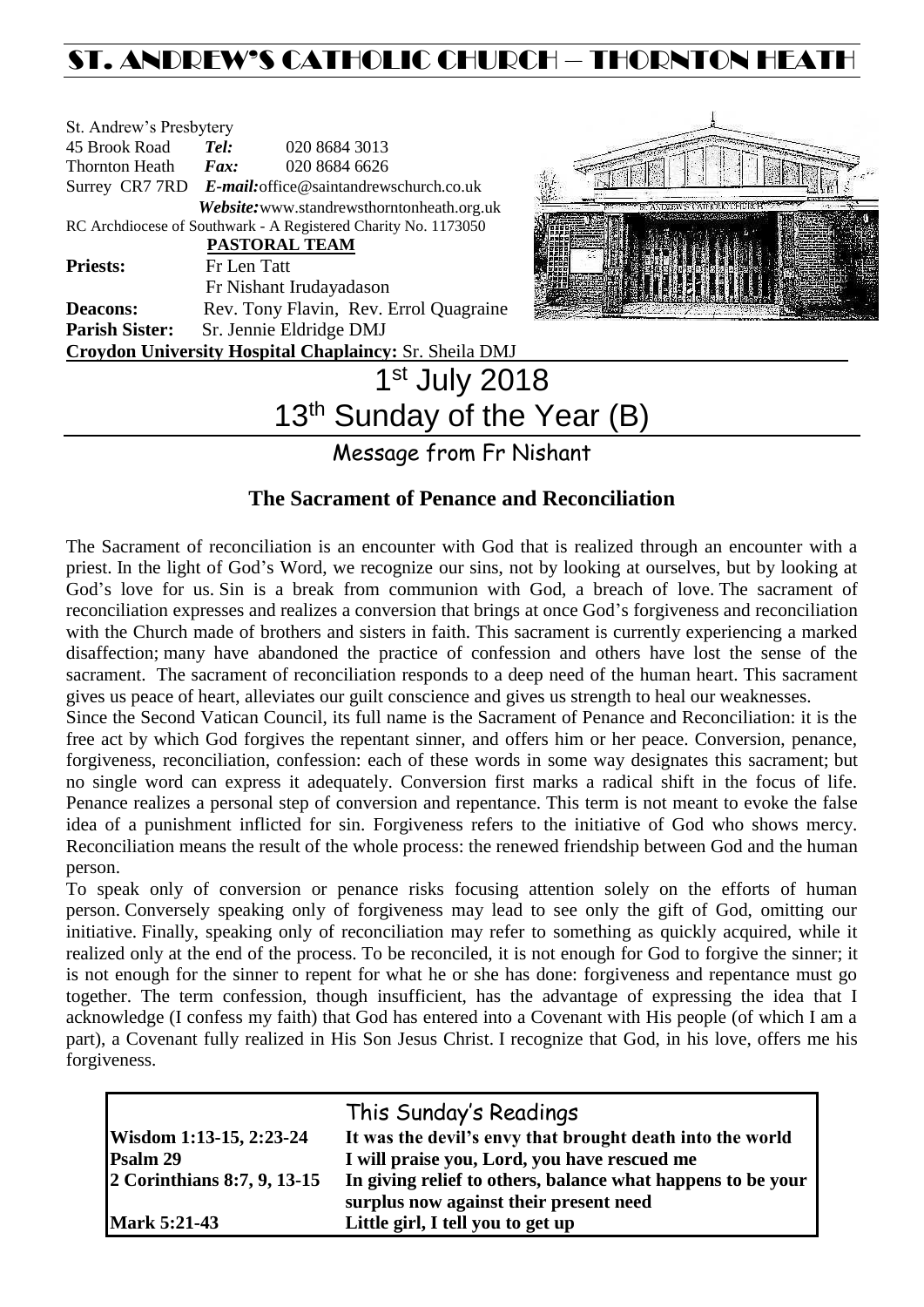# Diary for the Week

| Sunday $I^{st}$ July           |                               | 6.00pm (Saturday) First Mass of Sunday                 | In Honour of our Lady of Africa       |
|--------------------------------|-------------------------------|--------------------------------------------------------|---------------------------------------|
| $13^{th}$ Sunday of the Year   |                               |                                                        |                                       |
| (B)                            | 9.30am                        | Mass                                                   | Noel Johnson RIP                      |
|                                | 11.30am                       | Mass                                                   | Fr Arthur Mostyn                      |
|                                | 5.00pm                        | <b>Rosary</b>                                          |                                       |
|                                | $5.15 - 5.45$ pm              | <b>Exposition and Benediction</b>                      |                                       |
|                                | 6.00 <sub>pm</sub>            | <b>Mass</b>                                            | Parishioners                          |
|                                | $7.00 - 9.00$ pm              | <b>Charismatic Prayer Group</b>                        |                                       |
| $M$ onday $2^{nd}$ July        | 7.30am                        | <b>Mass</b>                                            | <b>Salus Fernandes RIP</b>            |
| Feria                          | 10.00am                       | Mass                                                   | J. Okoroafor & Family                 |
| Amos 2:6-10. 13-16             | $5.45 - 7.15$ pm              | <b>Beavers (hall)</b>                                  |                                       |
| Mt 8:18-22                     | $7.00 - 8.00$ pm              | <b>Parish Surgery</b>                                  |                                       |
|                                | 7.00pm                        | <b>Liturgy Children's Meeting</b>                      |                                       |
|                                |                               | (Convent)                                              |                                       |
|                                | $7.30 - 9.00$ pm              | Scouts (hall)                                          |                                       |
| Tuesday 3rd July               | 7.30am                        | <b>Mass</b>                                            | <b>Mary Donelly</b>                   |
| <b>St Thomas</b>               | 10.00am                       | Mass                                                   | <b>Clementina Fernandes RIP</b>       |
| Eph 2:19-22 Jn 20:24-29        |                               |                                                        |                                       |
| Wednesday 4 <sup>th</sup> July | 7.30am                        | Mass                                                   | John Lawrence Fernandes RIP           |
| St Elizabeth of Portugal       | 10.00am                       | Mass                                                   | For those who have no-one to pray for |
| Amos 5:14-15. 21-24            | 2.00 <sub>pm</sub>            | <b>Active Retirement Group</b>                         | them                                  |
| Mt 8:28-34                     | 6.00pm                        | <b>Lectio Divina Group (hall)</b>                      |                                       |
|                                | 7.30pm                        | <b>Legion of Mary (hall)</b>                           |                                       |
| Thursday $5^{th}$ July         | 7.30am                        | Mass                                                   | For those who visit the sick          |
| St Anthony Zaccaria            | 10.00am                       | Mass                                                   | Filipina Fernandes RIP                |
| Amos 7:10-17                   | $7.00 - 8.30$ pm              | <b>Cubs (St James the Great)</b>                       |                                       |
| $Mt$ 9:1-8                     | 8.00pm                        | <b>Baptism course (hall)</b>                           |                                       |
|                                | 8.00pm                        | <b>Maintenance Group Meeting</b>                       |                                       |
| Friday $6^{th}$ July           | 7.30am                        | <b>Mass</b>                                            | Paul Etuka RIP                        |
| St Maria Goretti               | 10.00am                       | Mass followed by                                       | Pobrina Fernandes RIP                 |
| <b>First Friday</b>            |                               | <b>Exposition of the Blessed</b>                       |                                       |
| Amos 8:4-6. 9-12               |                               | <b>Sacrament/Benediction</b>                           |                                       |
| Mt 9:9-13                      | <b>6.00pm</b>                 | <b>Altar Server Training</b>                           |                                       |
|                                |                               | Teams 1, 2 and 3                                       |                                       |
|                                | 6.30pm                        | <b>Syro Malabar Mass</b>                               |                                       |
| Saturday 7 <sup>th</sup> July  | 9.30am                        | Mass                                                   | <b>Holy Souls</b>                     |
| Feria                          | $10.00 - 10.30$ am            | <b>Confessions</b>                                     |                                       |
| Amos 9:11-15                   | $5.00 - 5.30$ pm              | <b>Confessions</b>                                     |                                       |
| Mt 9:14-17                     | 6.00pm                        | First Mass of Sunday                                   | Lawrence & Antonette D'Souza RIP      |
| Sunday 8 <sup>th</sup> July    | 9.30am                        | <b>Mass</b>                                            | For those who work in schools         |
| $14^{th}$ Sunday of the Year   | 11.30am                       | Mass                                                   | Parishioners                          |
| (B)                            | 5.00pm                        | <b>Rosary</b>                                          |                                       |
|                                | $5.15 - 5.45$ pm              | <b>Exposition and Benediction</b>                      |                                       |
|                                | 6.00 <sub>pm</sub>            | <b>Mass</b>                                            | Kathleen Carrapiett RIP (Anniv)       |
|                                | $7.00 - 9.00$ pm              | <b>Charismatic Prayer Group</b>                        |                                       |
|                                |                               |                                                        |                                       |
|                                |                               | <b>Money Matters</b>                                   |                                       |
|                                | <b>Collection Last Sunday</b> |                                                        | £1,561.27 (£1.56 per person)          |
|                                |                               | Payment by Standing Order                              | £ 761.00                              |
|                                | Total offertory               |                                                        | £2,322.27                             |
|                                |                               | Second collection for Parish Building Maintenance Fund |                                       |
|                                |                               | Thank you for your generosity                          |                                       |
|                                |                               |                                                        |                                       |
| Altar Servers                  |                               |                                                        | Church Cleaners                       |
| This week<br>Team 1            |                               |                                                        | This week Fifi's Group                |
| Team 2<br>Next week            |                               |                                                        | Next week Sancho's Dusters            |
|                                |                               |                                                        |                                       |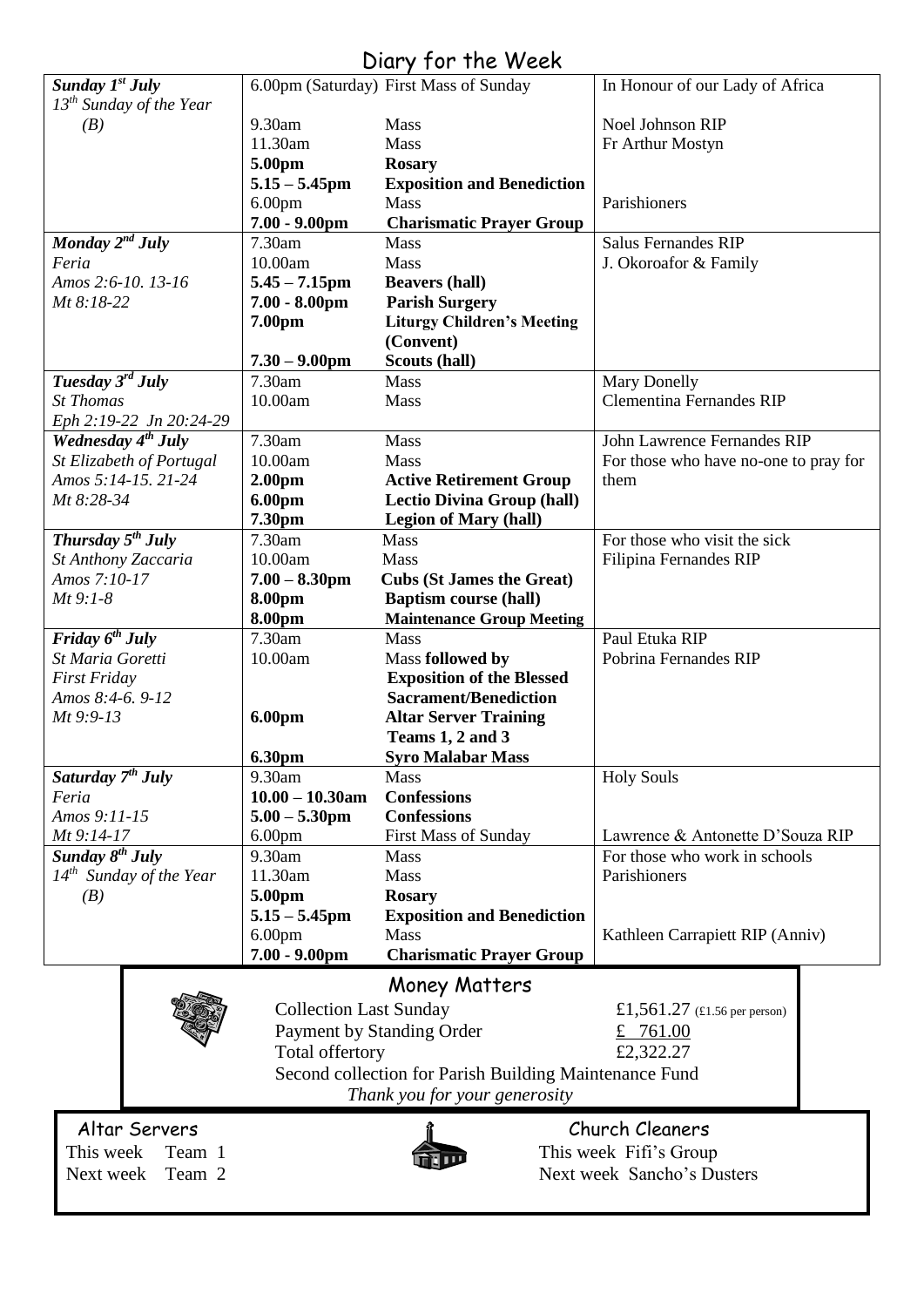# St. Andrew's Parish Notices

#### **CHURCH AISLES**

Please do not leave prams and other obstacles in the aisles, in front or outside of fire exit doors or passageways due to health and safety reasons. Please leave these areas clear and put anything that could cause obstructions away in a safe place. Thank you.

#### **CAR PARK**

By law we are obliged to leave access to the car park for Fire engines and Ambulances but some people are parking in the wrong places and are blocking access in and out of the car park. As well as the emergency vehicles the priests hold the hospital bleep on a Sunday. Should the priest have to rush to the hospital for an emergency, he would be unable to get his car out of the car park.

#### **SECOND COLLECTION THIS WEEKEND**

The second collection this weekend is for the Parish Building Maintenance Fund and this will be our third collection. We are raising money so that the exterior of the Priest house and the interior of the Church can be painted. The work on both of these is starting soon. This much needed work will help to protect the properties from damage and make them look cared for and loved which will help us give glory to God in our properties. If you have already contributed – thank you very much.

#### **CHILDREN'S LITURGY**

It is hoped to re-launch the Liturgy of the Word for Children here at St Andrew's in September. There will be a meeting for all existing and prospective Children's Liturgy helpers on Monday 2<sup>nd</sup> July at 7pm in the Convent, 38 Brook Road. Please come along if you are willing to continue to help, wish to join or simply want to find out more about this worthwhile and rewarding ministry. All are welcome.

#### **FIRST FRIDAY**

This coming Friday is First Friday and there will be Exposition of the Blessed Sacrament after the end of the 10am Mass until Benediction at 12.30pm. All welcome.

#### **CONFIRMATION GROUP**

Thank you to everyone who supported our Confirmation candidates on their recent coffee/cake mornings and together with the money raised from the Confirmation collection, £317 has been given to each of their two chosen charities, Croydon University Hospital Neonatal Unit and CAYSH (a Croydon based charity delivering accommodation, advice and support services for young people facing homelessness).

#### **ENGLAND FOOTBALL MATCH GET-TOGETHER IN THE HALL**

Now that England have progressed into the final 16 (hooray!), we want to show their next match in the Church hall and invite you all to come and join in the fun. So depending on where they finished in their group (sorry our newsletter was completed before their Thursday match) we will show the match on Monday 2<sup>nd</sup> July at 7.00pm or Tuesday 3rd July at 7.00pm. Please come along and watch the match while enjoying a drink or two! There will be a licensed bar and some snacks and all money raised will be going towards our Parish Building Maintenance Fund. All are welcome for this fun and social evening – please come along and bring your friends too.

# **SOCIAL COMMITTEE: ITALIAN NIGHT – SATURDAY 14TH JULY**

Tickets are on sale after all Masses for the Italian Evening being held in the Church hall on Saturday 14<sup>th</sup> July at 7.30pm. Tickets are £12 for adults and £6 for children which includes a 3 course meal and a glass of prosecco. There will be a licenced bar, raffle and disco. Telephone 020 8684 4648 for more information. The last day to purchase tickets will be Saturday  $7<sup>th</sup>$  July.

#### **CHURCH KEY REGISTER**

We have been asked by our insurance company to ensure that we have an up-to-date register of everyone who hold Church keys (just for the Church, not the hall/house). It is important that we comply with this request for insurance purposes. *There are still some people who have not come forward to sign so please can we ask*